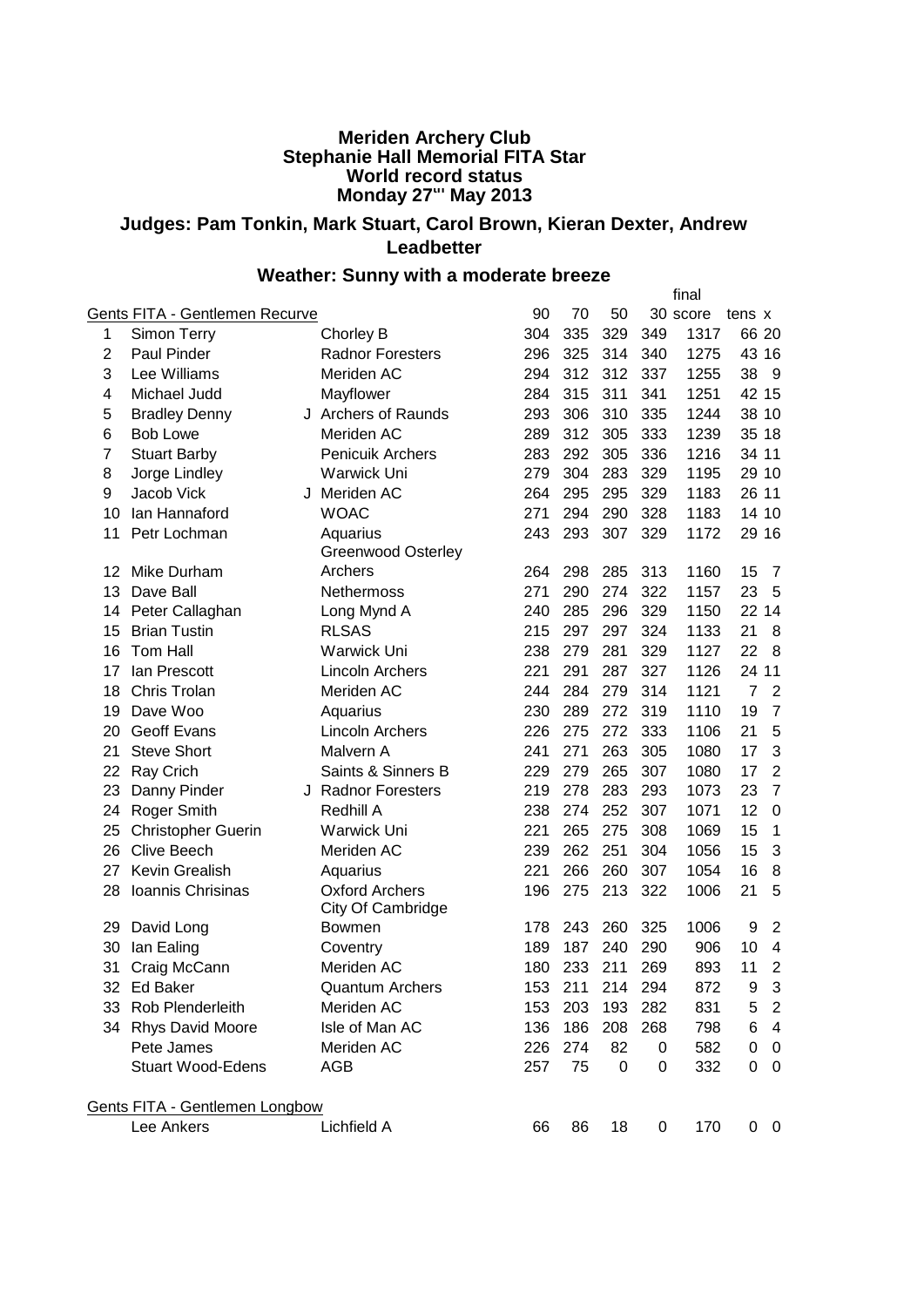## Gents FITA - Gentlemen Compound

| 1              | Duncan Busby                       | <b>Blackthorn B</b>         | 345 | 356 | 350             | 360 | 1411     | 119 72 |                |
|----------------|------------------------------------|-----------------------------|-----|-----|-----------------|-----|----------|--------|----------------|
| $\overline{2}$ | <b>Adam Ravenscroft</b>            | <b>Bowflights</b>           | 340 | 351 | 350             | 360 | 1401     | 110 54 |                |
| 3              | Liam Grimwood                      | <b>Blackthorn B</b>         | 339 | 351 | 347             | 360 | 1397     | 103 53 |                |
| 4              | James Bingham                      | <b>Bowmen of Birstall</b>   | 328 | 345 | 352             | 358 | 1383     | 87 40  |                |
| 5              | Andy Rikunenko                     | Redditch C of A             | 333 | 344 | 347             | 358 | 1382     | 92 46  |                |
| 6              | Alistair Whittingham               | <b>EVAC</b>                 | 333 | 343 | 341             | 357 | 1374     | 85 33  |                |
| 7              | Jon Nott                           | Saints & Sinners B          | 326 | 344 | 344             | 354 | 1368     | 88 32  |                |
| 8              | James Mason                        | <b>WOAC</b>                 | 334 | 342 | 337             | 355 | 1368     | 85 39  |                |
| 9              | <b>Colin Geenes</b>                | Meriden AC                  | 329 | 343 | 340             | 353 | 1365     | 82 37  |                |
| 10             | Chris Horan                        | CM&FB                       | 322 | 339 | 333             | 356 | 1350     | 68 38  |                |
| 11             | <b>Thomas Hutchins</b>             | Bowmen of Burleigh          | 320 | 337 | 336             | 353 | 1346     | 70 27  |                |
| 12             | Jonas Serna                        | Euston Park B               | 308 | 333 | 341             | 358 | 1340     | 73 35  |                |
| 13             | Alex Purser                        | Mayflower                   | 318 | 330 | 341             | 341 | 1330     | 61 22  |                |
| 14             | Paul Anthony                       | Jolly A                     | 318 | 337 | 327             | 347 | 1329     | 74 35  |                |
| 15             | <b>Graeme Steele</b>               | Neston C of A               | 321 | 331 | 326             | 351 | 1329     | 64 19  |                |
| 16             | Dave Martel                        | Malvern A                   | 317 | 333 | 328             | 344 | 1322     | 63 23  |                |
| 17             | <b>Tony Fletcher</b>               | Bowmen of the Peak          | 318 | 333 | 319             | 349 | 1319     | 61 21  |                |
| 18             | Chris Earp                         | <b>RLSAS</b>                | 317 | 334 | 323             | 345 | 1319     | 43 16  |                |
| 19             | <b>Carl Richards</b>               | Meriden AC                  | 324 | 327 | 319             | 346 | 1316     | 60 20  |                |
|                |                                    | J Meriden AC                | 313 | 334 | 320             | 347 | 1314     | 56 20  |                |
| 20<br>21       | Matthew Ingram<br>Sanchit Guiliani | Uni of London AC            | 311 | 329 | 324             | 348 | 1312     | 56 24  |                |
|                |                                    |                             |     | 327 | 330             | 341 |          | 54 19  |                |
| 22             | Jon Nixon                          | <b>RLSAS</b>                | 314 |     |                 |     | 1312     |        |                |
| 23             | Mike Bridges                       | Cleve A                     | 305 | 331 | 323             | 351 | 1310     | 55 28  |                |
| 24             | <b>Chris Price</b>                 | <b>DAS</b>                  | 311 | 337 | 315             | 345 | 1308     | 51 18  |                |
| 25             | Andy Wilkes                        | Evesham AC                  | 308 | 320 | 328             | 351 | 1307     | 38 24  |                |
| 26             | <b>Eric Thomas</b>                 | Redditch C of A             | 300 | 324 | 329             | 346 | 1299     | 57 16  |                |
| 27             | <b>Steve Haynes</b>                | Jolly A                     | 289 | 331 | 324             | 352 | 1296     | 59 23  |                |
| 28             | <b>Steve Brownhill</b>             | New Century B               | 299 | 331 | 319             | 345 | 1294     | 50 16  |                |
| 29             | Chris White                        | Rugby B                     | 334 | 356 | 342             | 239 | 1271     | 106 58 |                |
| 30             | Dave Sleeman                       | Clophill AC                 | 294 | 326 | 312             | 339 | 1271     | 47 17  |                |
| 31             | Craig Harris                       | <b>Quantum Archers</b>      | 300 | 313 | 316             | 337 | 1266     | 39 10  |                |
| 32             | Shaun Thomas                       | Aequus Archers              | 286 | 313 | 315             | 344 | 1258     | 37 14  |                |
| 33             | <b>Paul Blamire</b>                | <b>WOAC</b>                 | 289 | 304 | 314             | 346 | 1253     | 19 21  |                |
| 34             | Simon Lapworth                     | <b>Sutton Coldfield</b>     | 283 | 327 | 303             | 337 | 1250     | 40 14  |                |
| 35             | David William Moore                | Isle of Man AC              | 275 | 316 | 313             | 339 | 1243     | 36 13  |                |
|                | 36 Adrian Blewett                  | Hertford C of A             | 287 | 297 | 313             | 340 | 1237     | 40 10  |                |
|                | 37 Bob Smith                       | Evesham AC                  | 271 | 305 | 314             | 346 | 1236     | 41 11  |                |
|                | Gents FITA - Gentlemen Barebow     |                             |     |     |                 |     |          |        |                |
| 1              | John Williams                      | Meriden AC                  |     |     | 205 237 208 290 |     | 940      | 74     |                |
|                |                                    |                             |     |     |                 |     | tinal    |        |                |
|                | Ladies FITA - Ladies Recurve       |                             | 70  | 60  | 50              |     | 30 score | tens x |                |
| $\mathbf 1$    | Jeanetta Braun                     | <b>Brent Valley Archers</b> | 314 | 316 | 311             | 326 | 1267     | 32 6   |                |
| $\mathbf{2}$   | Lisa Cooper                        | Pastures C.O.A              | 293 | 312 | 275             | 331 | 1211     | 37 6   |                |
| 3              | Victoria Savage                    | Droitwich AS                | 272 | 289 | 286             | 341 | 1188     | 31 10  |                |
| 4              | Lizzie Cantopher                   | <b>WOAC</b>                 | 284 | 294 | 264             | 332 | 1174     | 31     | - 9            |
| 5              | Victoria Barby                     | Penicuik Archers            | 271 | 304 | 266             | 327 | 1168     | 37     | 5              |
| 6              | Natalie Gee                        | <b>Sutton Coldfield</b>     | 261 | 282 | 281             | 319 | 1143     | 20     | $\overline{7}$ |
| $\overline{7}$ | Linda Haines                       | Evesham AC                  | 256 | 290 | 260             | 331 | 1137     | 22     | 5              |
| 8              | <b>Susan Corless</b>               | Northampton Archery Club    | 240 | 279 | 277             | 326 | 1122     | 18     | $\overline{4}$ |
| 9              | Rachel Smith                       | <b>RLSAS</b>                | 235 | 282 | 276             | 320 | 1113     | 17     | $\overline{2}$ |
|                | 10 Kate Murray                     | Eastcote House              | 262 |     | 283 243 316     |     | 1104     | 16     | $-5$           |
|                |                                    |                             |     |     |                 |     |          |        |                |